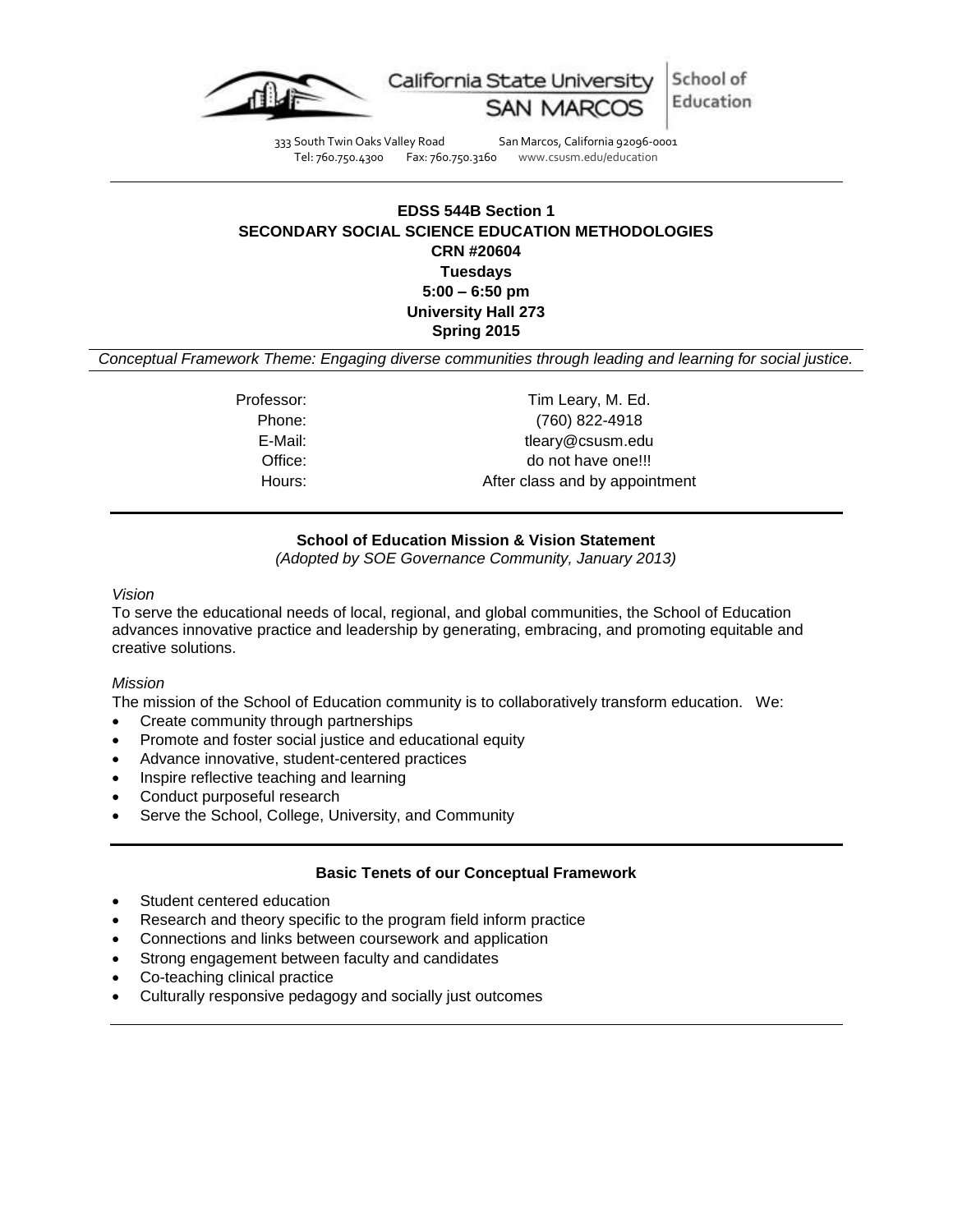## **TABLE OF CONTENTS**

| EDSS 544B Secondary Social Studies Methods Course Assignment Descriptions 7 |  |
|-----------------------------------------------------------------------------|--|
|                                                                             |  |
|                                                                             |  |
|                                                                             |  |
|                                                                             |  |
|                                                                             |  |
|                                                                             |  |
|                                                                             |  |
|                                                                             |  |

## **COURSE WORK INFORMATION & REQUIREMENTS**

#### **Course Prerequisites**

<span id="page-1-1"></span><span id="page-1-0"></span>Admission to the Single Subject Program, EDUC 350, EDUC 364, EDUC 422, and EDSS 544A.

Authorization to Teach English Learners

This credential program has been specifically designed to prepare teachers for the diversity of languages often encountered in California public school classrooms. The authorization to teach English learners is met through the infusion of content and experiences within the credential program, as well as additional coursework. Teacher candidates successfully completing this program receive a credential with authorization to teach English learners. (Approved by CCTC in SB 2042 Program Standards, August 02.)

#### **Teacher Candidate Learning Outcomes**

<span id="page-1-2"></span>Teacher Candidates will be required to complete a Teaching Performance Assessment, show proof of Teacher Performance Expectations and complete critical assessment tasks- specific assignments for this course. It is the teacher candidates responsibility to understand expectations and complete assignments by stated due dates.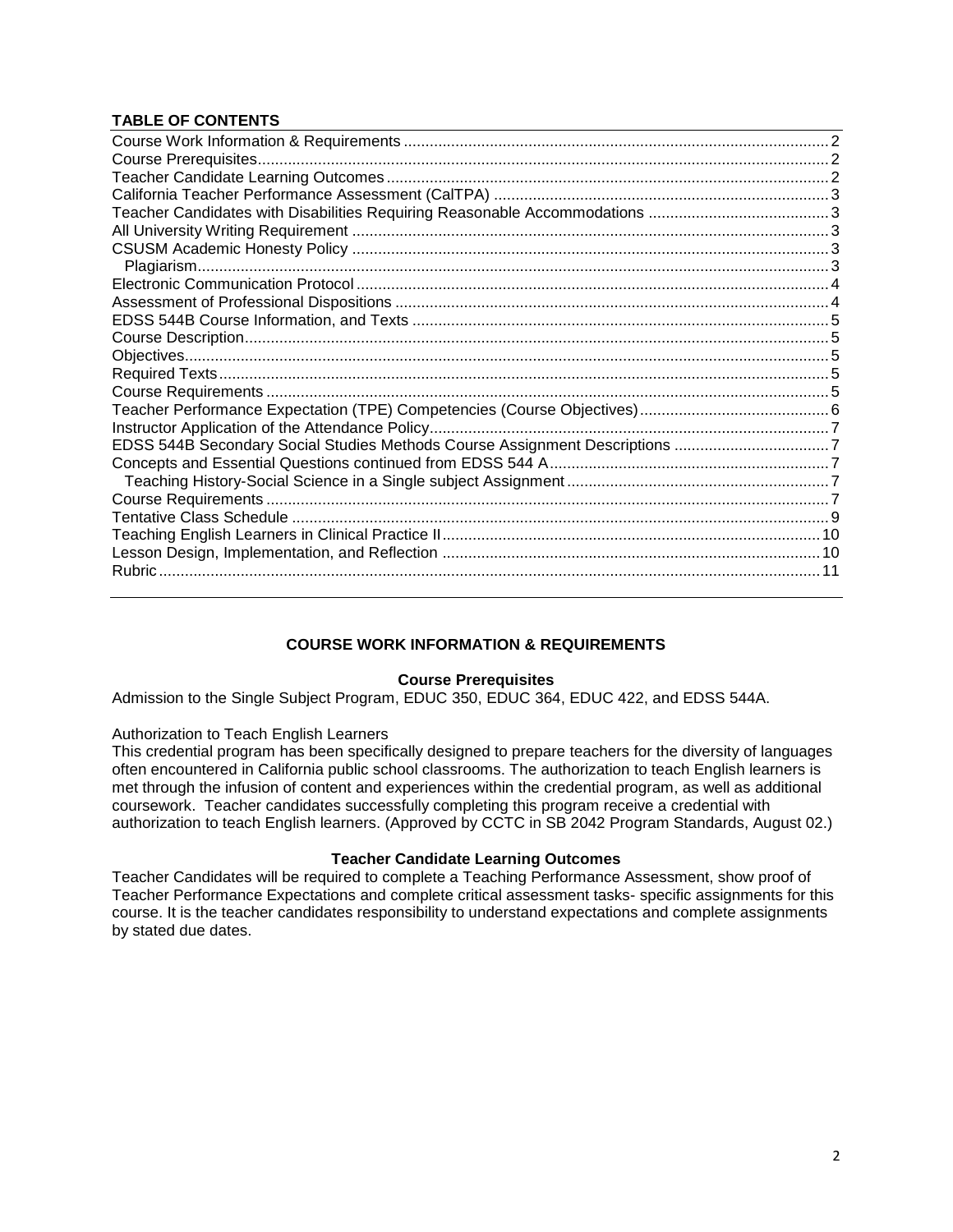#### **California Teacher Performance Assessment (CalTPA)**

<span id="page-2-0"></span>Beginning July 1, 2008 all California credential candidates must successfully complete a state-approved system of teacher performance assessment (TPA), to be embedded in the credential program of preparation. At CSUSM this assessment system is called the CalTPA or the TPA for short.To assist your successful completion of the TPA a series of informational seminars are offered over the course of the program. TPA related questions and logistical concerns are to be addressed during the seminars. Your attendance to TPA seminars will greatly contribute to your success on the assessment. Additionally, COE classes use common pedagogical language, lesson plans (lesson designs), and unit plans (unit designs) in order to support and ensure your success on the TPA and more importantly in your credential program. The CalTPA Candidate Handbook, TPA seminar schedule, and other TPA support materials can be found on the SoE website provided at the website provided:

<http://www.csusm.edu/education/CalTPA/ProgramMaterialsTPA.html>

#### School of Education Attendance Policy

Due to the dynamic and interactive nature of courses in the School of Education, all teacher candidates are expected to attend all classes and participate actively. At a minimum, teacher candidates must attend more than 80% of class time, or s/he will not receive a passing grade for the course. Should the teacher candidate have extenuating circumstances, s/he should contact the instructor as soon as possible. (Adopted by the COE Governance Community, December, 1997.)

### **Teacher Candidates with Disabilities Requiring Reasonable Accommodations**

<span id="page-2-1"></span>Teacher candidates with disabilities who require reasonable accommodations must be approved for services by providing appropriate and recent documentation to the Office of Disable Student Services (DSS). This office is located in Craven Hall 4300, and can be contacted by phone at (760) 750-4905, or TTY (760) 750-4909. Teacher candidates authorized by DSS to receive reasonable accommodations should meet with their instructor during office hours or, in order to ensure confidentiality, in a more private setting.

#### **All University Writing Requirement**

<span id="page-2-2"></span>The writing requirement of 2500 words will be met through reading responses, teacher interview, strategy matrix, lesson plan and unit plan.

#### **CSUSM Academic Honesty Policy**

<span id="page-2-3"></span>"Students will be expected to adhere to standards of academic honesty and integrity, as outlined in the Student Academic Honesty Policy. All written work and oral presentation assignments must be original work. All ideas/materials that are borrowed from other sources must have appropriate references to the original sources. Any quoted material should give credit to the source and be punctuated with quotation marks.

Teacher candidates are responsible for honest completion of their work including examinations. There will be no tolerance for infractions. If you believe there has been an infraction by someone in the class, please bring it to the instructor's attention. The instructor reserves the right to discipline any student for academic dishonesty in accordance with the general rules and regulations of the university. Disciplinary action may include the lowering of grades and/or the assignment of a failing grade for an exam, assignment, or the class as a whole."

Incidents of Academic Dishonesty will be reported to the Dean of Students. Sanctions at the University level may include suspension or expulsion from the University.

#### <span id="page-2-4"></span>**Plagiarism**

As an educator, it is expected that each teacher candidate will do his/her own work, and contribute equally to group projects and processes. Plagiarism or cheating is unacceptable under any circumstances. If you are in doubt about whether your work is paraphrased or plagiarized see the Plagiarism Prevention for Students website [http://library.csusm.edu/plagiarism/index.html.](http://library.csusm.edu/plagiarism/index.html) If there are questions about academic honesty, please consult the University catalog.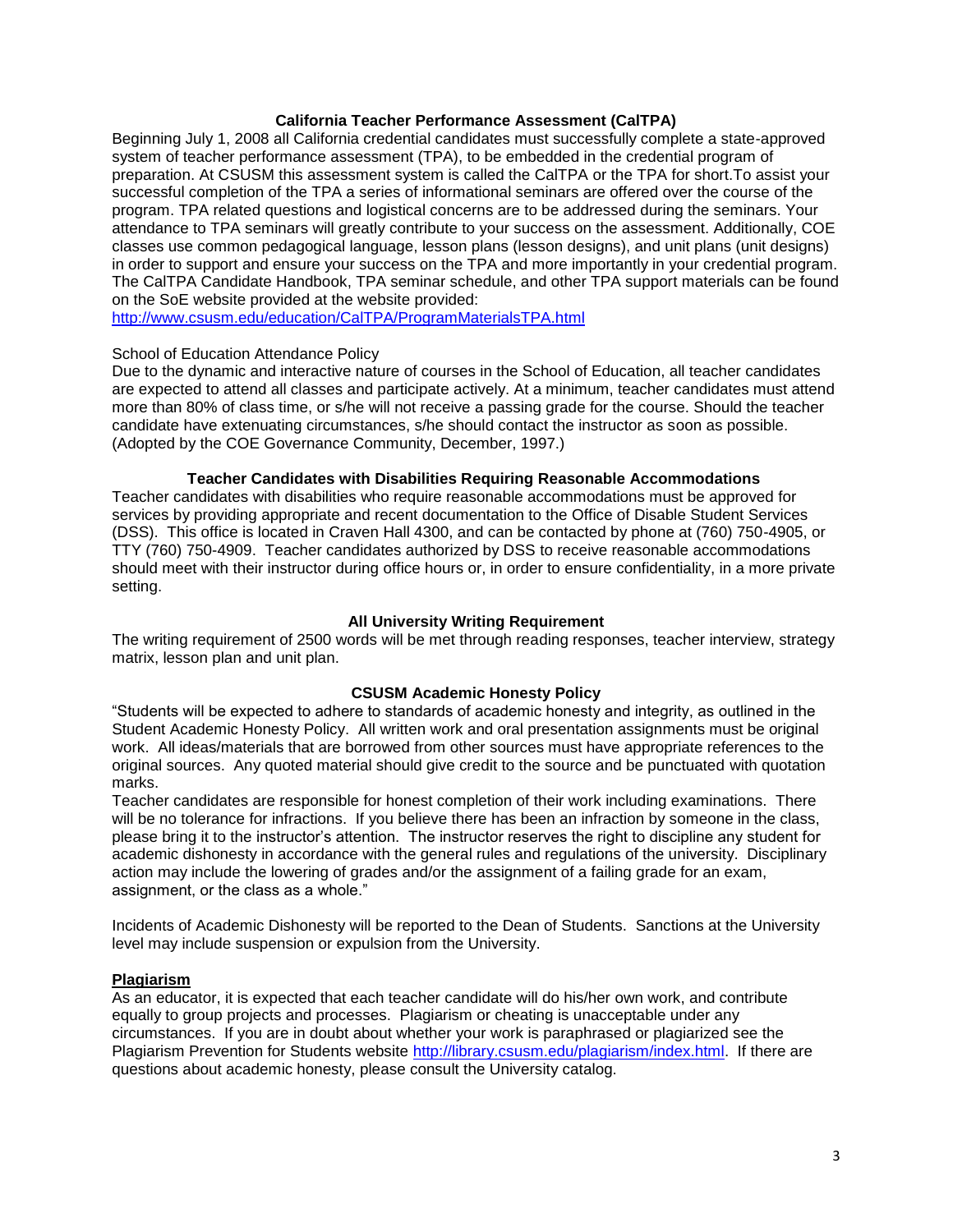#### **Electronic Communication Protocol**

<span id="page-3-0"></span>Electronic correspondence is a part of your professional interactions. If you need to contact instructor or other teacher candidates, e-mail is often the easiest way to do so. It is my intention to respond to all received e-mails in a timely manner. Please be reminded that electronic correspondences are a very specific form of communication, with their own form of nuances, meanings, and etiquette. For instance, electronic messages sent with all upper case letters, major typos, or slang, often communicates more than the sender originally intended. With that said, please be mindful of all electronic messages you send, to your colleagues, to faculty members in the School of Education, or to persons within the greater educational community. All electronic messages should be crafted with professionalism and care.

Things to consider:

- Would I say in person what this e-mail specifically says?
- How could this e-mail be misconstrued?
- Does this e-mail represent my highest self?
- Am I sending this e-mail to avoid a face-to-face conversation?

#### **Assessment of Professional Dispositions**

<span id="page-3-1"></span>Assessing a candidate's dispositions within a professional preparation program is recognition that teaching and working with learners of all ages requires not only specific content knowledge and pedagogical skills, but positive attitudes about multiple dimensions of the profession. The School of Education has identified six dispositions – social justice and equity, collaboration, critical thinking, professional ethics, reflective teaching and learning, and life-long learning—and developed an assessment rubric. For each dispositional element, there are three levels of performance - *unacceptable*, *initial target*, and *advanced target*. The description and rubric for the three levels of performance offer measurable behaviors and examples.

The assessment is designed to provide candidates with ongoing feedback for their growth in professional dispositions and includes a self-assessment by the candidate. The dispositions and rubric are presented, explained and assessed in one or more designated courses in each program as well as in clinical practice. Based upon assessment feedback candidates will compose a reflection that becomes part of the candidate's Teaching Performance Expectation portfolio. Candidates are expected to meet the level of *initial target* during the program.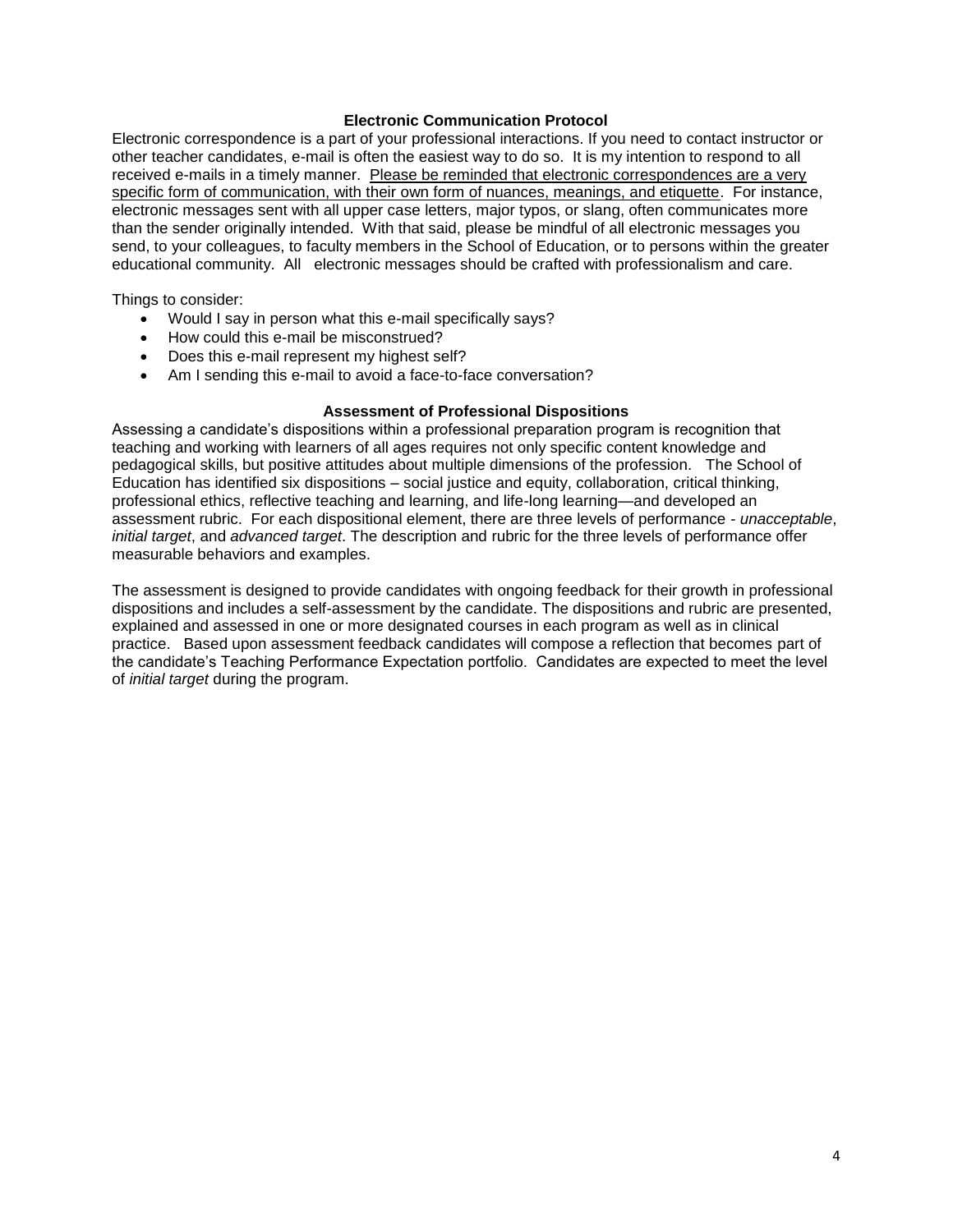### **EDSS 544B COURSE INFORMATION, AND TEXTS**

#### **Course Description**

<span id="page-4-1"></span><span id="page-4-0"></span>Secondary Social Studies Education: Focuses on developing an understanding of theory, methodology, and assessment of Social Studies in integrated and inclusive secondary classrooms: Part A. This course is aligned with California's SB 2042 Standards.

#### **Objectives**

<span id="page-4-2"></span>During interrelated activities in program coursework and fieldwork, SS history/social science candidates learn and practice ways to:

- 1. state-adopted K-12 academic content standards for students in history while helping students to use history-social science analysis skills at intermediate and advanced levels;
- 2. apply social science concepts to historical issues and enrich the study of history through in-depth case studies, historical literature, and cross-cultural activities;
- 3. encourage civic participation through studies of democratic civic values and constitutional principles;
- 4. deal honestly and accurately with controversial issues in historical or contemporary contexts;
- 5. discuss important roles of religion in world and United States history without bias;
- 6. incorporate a range of critical thinking skills and academic study skills into social studies instruction;
- 7. utilize active forms of social science learning with all students, including simulations, debates, research studies and cooperative projects.

As a result of this course, you will be able to:

- 1. Apply the California History/Social Science Framework, the State H/SS Standards and related documents to the classroom experience;
- 2. Understand the value of incorporating primary source materials, the arts, and oral history methods into social studies instruction;
- 3. Become aware of the multitude of community resources available to teachers and the ways in which these resources can be used to strengthen the social studies program;
- 4. Design lesson plans and implement them through a developmentally appropriate unit that reflects the needs of the learning community while infusing a multicultural perspective throughout.
- 5. Design curricula that reflect a variety of instructional strategies and that develop higher-level thinking skills through active participation;
- 6. More deeply appreciate the social sciences and history as a field of study.

#### **Required Texts**

<span id="page-4-3"></span>CSDE. (2000). History-Social Science Framework (for California Public Schools K-12). Sacramento, CA. (H/SS) [www.cde.ca.gov/cilbranch/cfir/hsssbeup.pdf](http://www.cde.ca.gov/cilbranch/cfir/hsssbeup.pdf)

Various articles as assigned in class.

#### **Course Requirements**

<span id="page-4-4"></span>Teacher education is a professional preparation program. It is expected that teacher candidates will come to class prepared to discuss the readings, submit required assignments, and participate in class activities. Teacher candidates are expected to adhere to academic honesty and integrity, standards of dependability, confidentiality and writing achievement. Because it is important for teachers to be able to effectively communicate their ideas to students, parents, colleagues, and administrators, writing that is original, clear and error-free is a priority for the School of Education.

#### **It is expected that work will be turned in on time. Late work will not be accepted. Please discuss individual issues with the instructor.**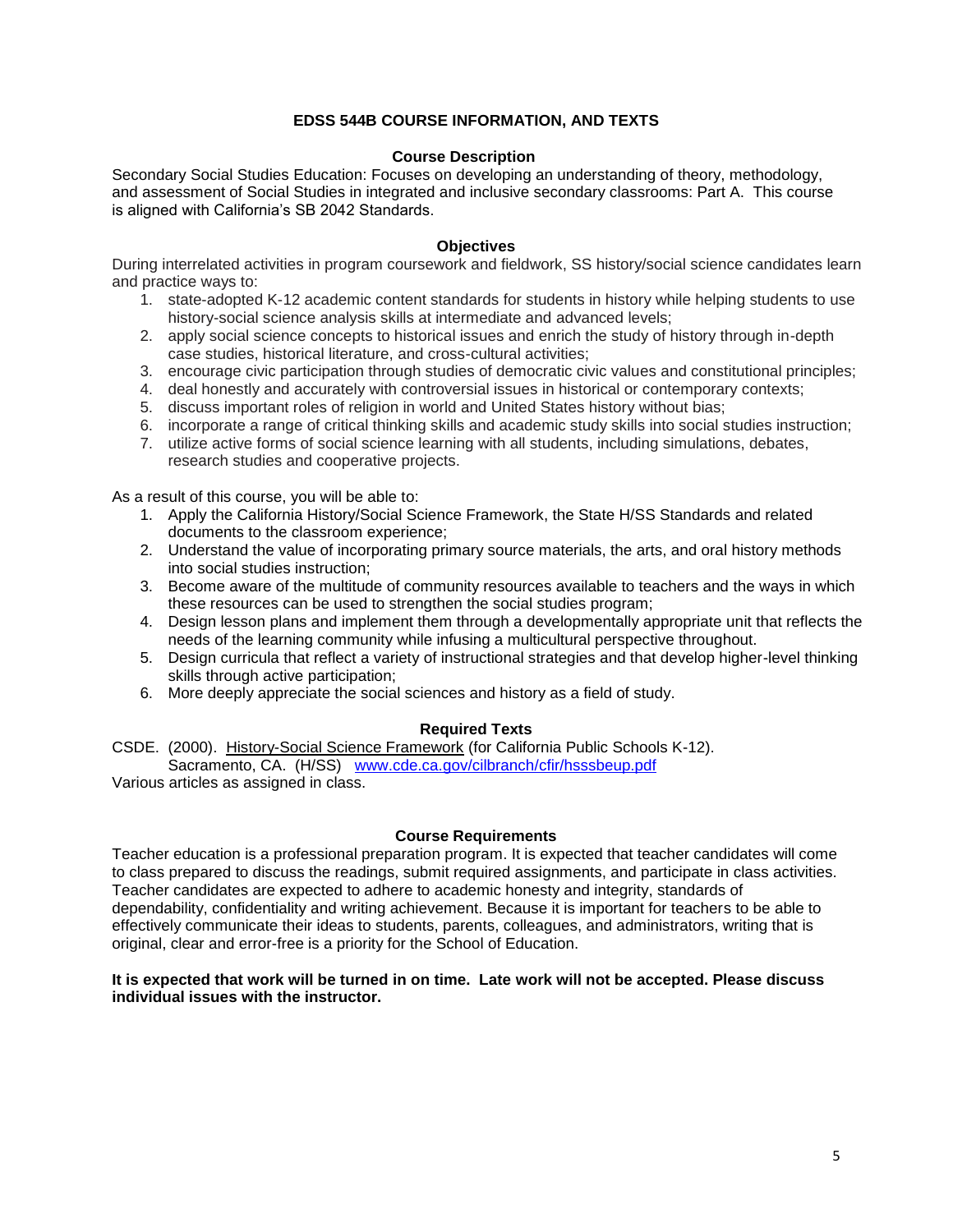## **Teacher Performance Expectation (TPE) Competencies (Course Objectives)**

<span id="page-5-0"></span>This course is designed to help teachers seeking the Single Subject Credential to develop the skills, knowledge, and attitudes necessary to assist schools and districts in implementing an effective program for all students in the area of English/Language Arts. The successful candidate must be able to demonstrate their understanding and ability to apply each of the TPE's, that is, merge theory and practice in order to realize a comprehensive and extensive educational program for all students. This course will emphasize the following TPEs:

| <b>TPE</b>                                                              | How assessed                  |  |
|-------------------------------------------------------------------------|-------------------------------|--|
| TPE 1B - Subject-Specific Pedagogical Skills for Single Subject         | ELD Infused Lesson Design and |  |
| <b>Teaching Assignments</b>                                             | Reflection on Video-taped     |  |
| Understands and uses the state-adopted academic content                 | performance                   |  |
| standards                                                               |                               |  |
| Develops planning instruction that addresses the standards              | <b>ERWC Unit Plan</b>         |  |
| Consistently demonstrates the ability to teach to the standards         |                               |  |
|                                                                         | <b>TPA 3 &amp; 4</b>          |  |
| TPE 2: Monitoring Student Learning During Instruction                   | ELD Infused Lesson Design and |  |
| Uses progress monitoring during instruction to inform instruction       | Reflection on Video-taped     |  |
| Pace and re-teach content based on assessment evidence                  | performance                   |  |
| Anticipate, check for and address common misunderstandings              |                               |  |
|                                                                         | TPA 4                         |  |
| <b>TPE 4 - Making Content Accessible</b>                                | <b>ERWC Unit Plan</b>         |  |
| States in every lesson plan the State standards                         |                               |  |
| Uses activities and materials that support stated objectives            | <b>TPA 3 &amp; 4</b>          |  |
| Uses multiple ways to reinforce the content of the standard             |                               |  |
| Follows a logical, sequence of instruction in the lesson plan           |                               |  |
| <b>TPE 5 - Student Engagement</b>                                       | ELD Infused Lesson Design and |  |
| Ensures students understand the objective of the lesson                 | Reflection on Video-taped     |  |
| Actively involves students with the lesson                              | performance                   |  |
| Uses a variety of strategies to involve the students and increase their |                               |  |
| understanding of the lessons objectives                                 | <b>ERWC Unit Plan</b>         |  |
| TPE 6c - Developmentally Appropriate Practices in Grades 9-12           | ELD Infused Lesson Design and |  |
| Understanding important characteristics of the learners                 | Reflection on Video-taped     |  |
| Designing instructional activities                                      | performance                   |  |
| Providing developmentally appropriate educational experiences           |                               |  |
|                                                                         | <b>ERWC Unit Plan</b>         |  |
| TPE 7 - Teaching English Learners                                       | ELD Infused Lesson Design and |  |
| Applies pedagogy for comprehensive instruction of English learners      | Reflection on Video-taped     |  |
| Knows and can apply instruction for English Language development        | performance                   |  |
| Draws upon information about students' backgrounds to build new         |                               |  |
| knowledge                                                               | <b>TPA 3 &amp; 4</b>          |  |
| <b>TPE 9 - Instructional Planning</b>                                   | ELD Infused Lesson Design and |  |
| Establishing academic learning goals                                    | Reflection on Video-taped     |  |
| Connecting academic content to the students backgrounds, needs,         | performance                   |  |
| and abilities                                                           |                               |  |
| Selecting strategies/activities/materials/resources                     | <b>ERWC Unit Plan</b>         |  |
| <b>TPE 10 - Instructional Time</b>                                      | ELD Infused Lesson Design and |  |
| Appropriately allocates instructional time to maximize student          | Reflection on Video-taped     |  |
| achievement                                                             | performance                   |  |
| Effectively and efficiently maximizes instructional time through        |                               |  |
| management based on reflection and consultation                         | TPA <sub>4</sub>              |  |
| Adjusts the use of instruction time to optimize learning opportunities  |                               |  |
| <b>TPE 14 - Educational Technology</b>                                  | <b>ERWC Unit Plan</b>         |  |
| Use technology to enhance professional practice                         |                               |  |
| Apply technology that maximizes student learning                        | Sessions 1& 4                 |  |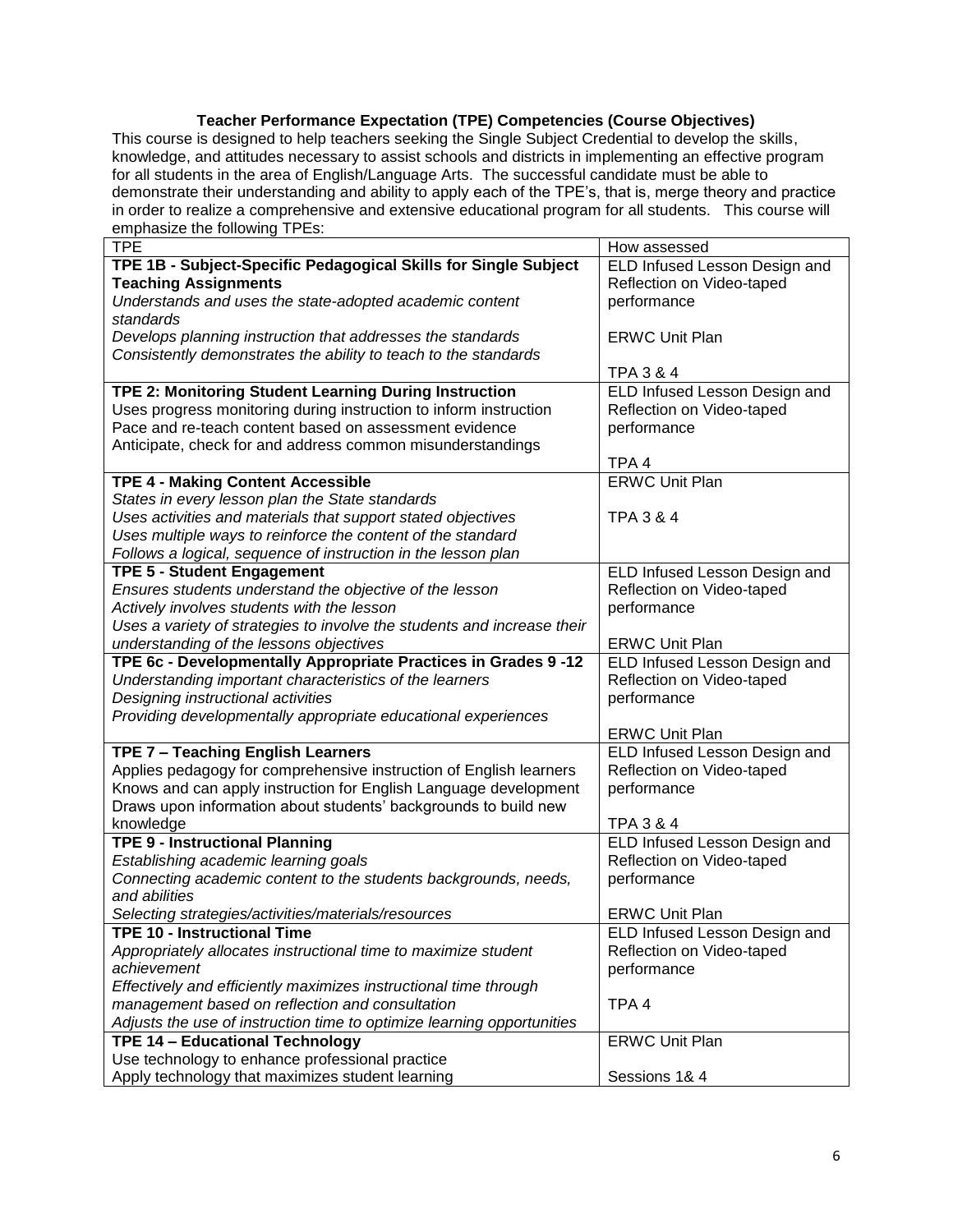#### **Instructor Application of the Attendance Policy**

<span id="page-6-0"></span>Due to the dynamic and interactive nature of courses in the CoE, all students are expected to attend all classes and participate actively. At a minimum, a student must attend more than 80% of class time, or s/he may not receive a passing grade for the course at the discretion of the instructor.

*For this course:* If you miss 2 sessions, you are not eligible for an "A." If extenuating circumstances occur, the student should contact the instructor as soon as possible to make appropriate arrangements. Notification of an absence does not constitute an excuse.

#### <span id="page-6-1"></span>**EDSS 544B SECONDARY SOCIAL STUDIES METHODS COURSE ASSIGNMENT DESCRIPTIONS**

#### <span id="page-6-2"></span>**Concepts and Essential Questions continued from EDSS 544 A**

#### <span id="page-6-3"></span>**Teaching History-Social Science in a Single subject Assignment**

Candidates for a Single Subject Teaching Credential in History-Social Science demonstrate the ability to teach the state-adopted academic content standards for students in history-social science (Grades 7-12). They enable students to learn and use analytic thinking skills in history and social science while attaining the state-adopted academic content standards for students. They use timelines and maps to reinforce students' sense of temporal and spatial scale. Candidates teach students how social science concepts and themes provide insights into historical periods and cultures. They help students understand events and periods from multiple perspectives by using simulations, case studies, cultural artifacts, works of art and literature, cooperative projects, and student research activities.

Additionally, History-Social Science Single Subject Candidates connect essential facts and information to broad themes, concepts and principles, and they relate history-social science content to current or future issues. They teach students how cultural perspectives inform and influence understandings of history. They select and use age-appropriate primary and secondary documents and artifacts to help students understand a historical period, event, region or culture. Candidates ask questions and structure academic instruction to help students recognize prejudices and stereotypes. They create classroom environments that support the discussion of sensitive issues (e.g., social, cultural, religious, race, and gender issues), and encourage students to reflect on and share their insights and values. They design activities to counter illustrate multiple viewpoints on issues. Candidates monitor the progress of students as they work to understand, debate, and critically analyze social science issues, data, and research conclusions from multiple perspectives.

#### **Course Requirements**

#### <span id="page-6-4"></span>**Unit Plan using UbD Template (70 pts.**)

A complete unit plan is the major graded assignment for 544A. Stage I is to identify and decipher State content standards, Common Core standards and translate them into Enduring Understandings and Essential Questions. The unit's objectives must be achievable, relevant, and observable. Stage II is to create a Performance Assessment for students to demonstrate their understanding of the unit's Enduring Understanding and require the students to critically think in order to answer the Essential Questions. The assessments objectives must be achievable, relevant, and observable. Stage III is tocreate lesson plans that equip the students with the needed information and opportunities to critically think about the Big Ideas of the unit; therefore, equipping them with the ability to complete the performance assessment.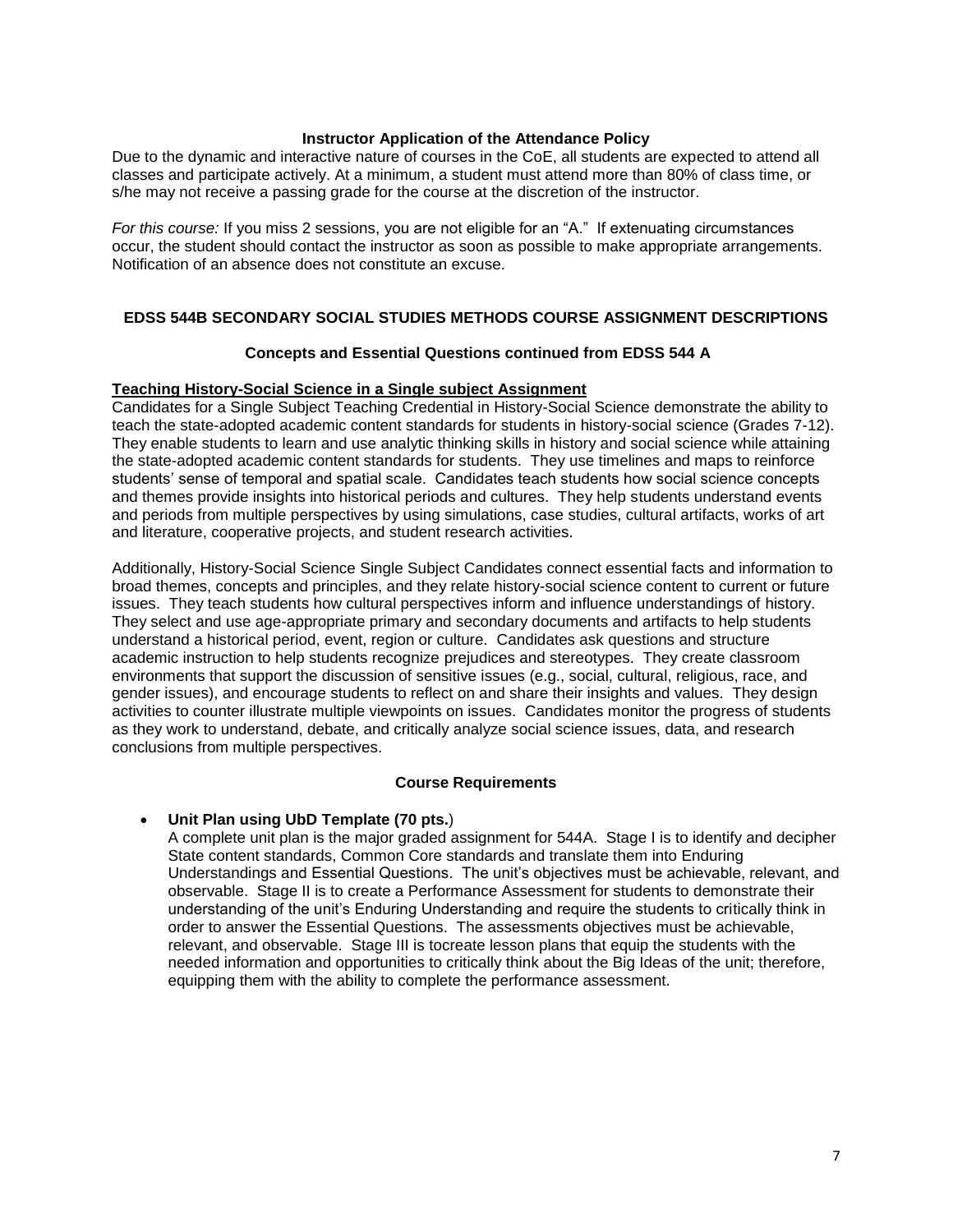#### **Strategies Notebook (20 pts.)**

This is a catalog of the teaching strategies from 544B (Social Studies Methods) and Clinical Practice II. The template for this assignment is on Cougar Courses (find Strategies Notebook) and shows the assignment requires three sources: Methods class (me, guest speakers, and classmates), CPII Cooperating Teacher, and On-site Observations. A total of 15 strategies is required (preferably 5 for each source, but not required if one source is lacking or is providing one than 5) and the practical use of the strategy must be explained in the appropriate column.

 **ELD infused lesson design with reflection on video-taped performance (10 pts.)** In this assignment, you will design a content lesson that is based on a Common core standard and is differentiated for English Learners so as to ensure that your English Learner students have access to the core curriculum. You will implement the lesson, film yourself, and reflect upon your teaching. You will need to obtain permission from each student for the filming. Use the permission forms for TPA 4.

**Late work** will not be accepted. If you must be absent, your work shall be submitted by the beginning of the class in which it is due and may be done so electronically. Please consult with me should this be necessary.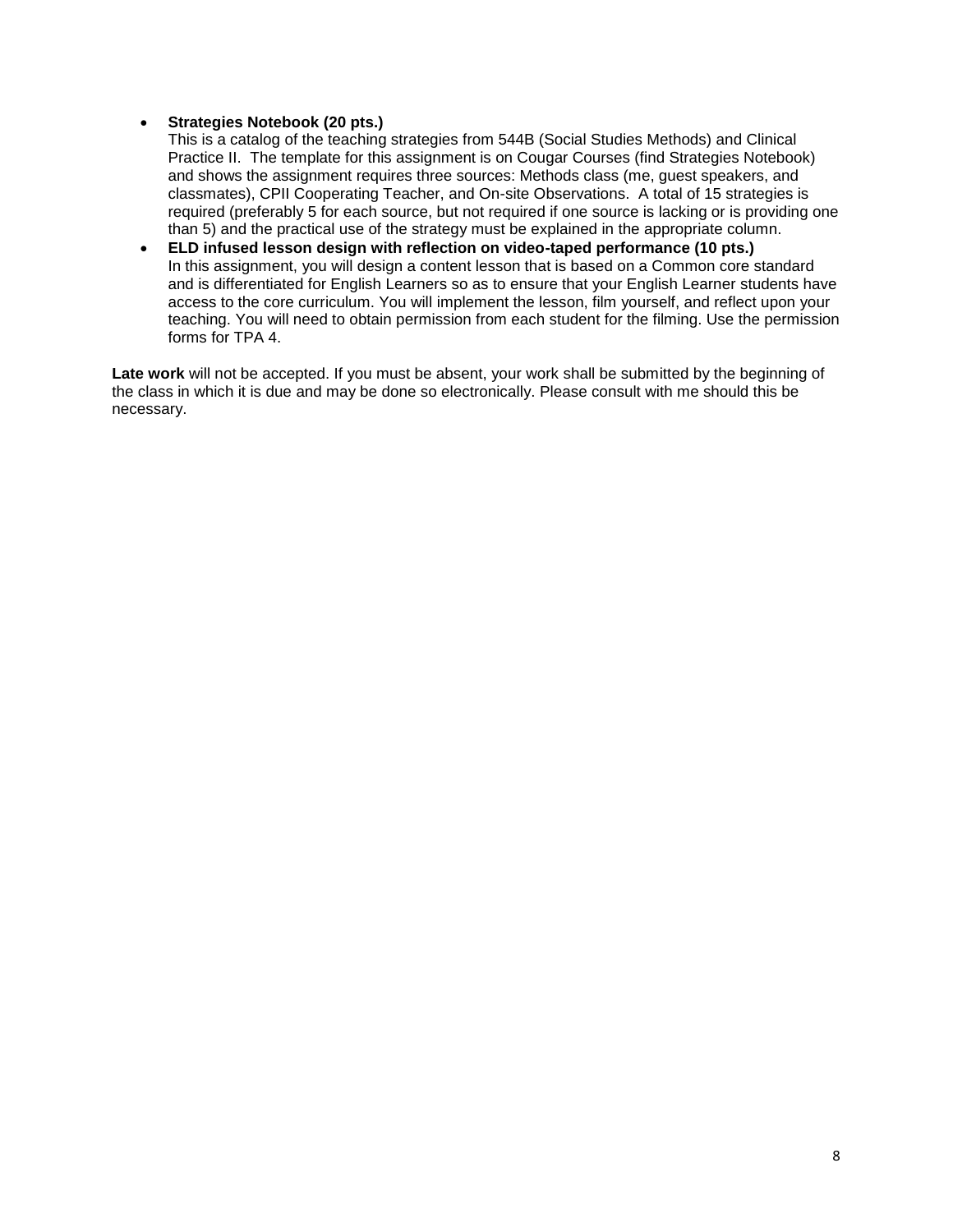## **TENTATIVE CLASS SCHEDULE**

<span id="page-8-0"></span>Although this schedule is carefully planned, we will be participating in ERWC training with the SDCOE. As soon as those dates are set, we will necessarily need to modify this schedule.

| <b>Session</b>            | <b>Topic</b>                           | <b>Your Responsibilities</b>                                 |
|---------------------------|----------------------------------------|--------------------------------------------------------------|
| #1.                       | <b>Syllabus</b>                        | Bring any overall curriculum guidelines you                  |
| 1/20                      | Calendar/Assignments                   | have for the classes you are teaching in CPII,               |
| <b>Social Studies</b>     |                                        | e.g. syllabus, semester calendar/unit overview,              |
| Only                      | What do you need from me?              | etc.                                                         |
|                           |                                        | *Bring classroom materials (textbook,                        |
|                           | <b>Common Core: Reading Standards</b>  | syllabus)                                                    |
|                           |                                        | *Know the unit your class will begin after                   |
|                           |                                        | spring break                                                 |
|                           |                                        | Review and have access to the California                     |
|                           |                                        | <b>Curriculum Frameworks:</b>                                |
|                           |                                        | http://www.cde.ca.gov/ci/cr/cf/allfwks.asp                   |
| #2.                       | <b>Technology Strategies</b>           | Stage I of UbD Unit Plan Due (rough draft)                   |
| 2/3                       |                                        |                                                              |
| <b>Social Studies</b>     | <b>Guest Speaker: Brian Underhill</b>  |                                                              |
| only                      |                                        |                                                              |
| #3                        | <b>Classroom Discussion strategies</b> | Performance Assessment concept due                           |
| 2/10                      |                                        |                                                              |
| <b>Social Studies</b>     | <b>Guest Speaker: Elsie Aguirre</b>    |                                                              |
| only                      | <b>Simpson</b>                         |                                                              |
| #4                        | <b>Simulations and Games</b>           | Stage II of UbD Unit Plan due (rough draft)                  |
| 2/24 Joint                |                                        | *assessment instructions and rubric                          |
| English/Social            | <b>Guest Speaker: Tay Cooper</b>       |                                                              |
| <b>Studies</b>            |                                        |                                                              |
| #5                        | Stage III: Lesson planning to equip    | <b>Strategies Notebook due</b>                               |
| 3/3                       | students to complete performance       | *You will be presenting to small groups                      |
| <b>Social Studies</b>     | assessment                             | "best practices" from your strategies                        |
| only                      | <b>Presentation of Unit Plans</b>      | notebook<br><b>Completed UbD Unit Plan Due: Stages I-III</b> |
| #6<br>3/17 Social         |                                        |                                                              |
|                           |                                        | *Submit on Cougar Courses                                    |
| <b>Studies Only</b><br>#7 | <b>Unit Refining</b>                   | Make necessary edits to UbD unit plan based                  |
| 3/24                      |                                        | on feedback from classmates and Tim                          |
| Online                    |                                        |                                                              |
| #8                        | Unit Refining and TPA                  | Due: Revised Final Draft of UbD unit plan                    |
| 3/31                      |                                        | *Submit on Cougar Courses                                    |
| Online                    |                                        |                                                              |
| #9                        | Unit Plan implementation and           | <b>Unit Plan Reflection Due</b>                              |
| 4/7                       | reflection                             | *submit on Cougar Courses                                    |
| Online                    |                                        |                                                              |
| #10                       | Evals                                  | You are done!!!!!!!                                          |
| 4/21                      | <b>Feedback on Reflections</b>         |                                                              |
| Joint                     |                                        |                                                              |
| English/Social            |                                        |                                                              |
| <b>Studies</b>            |                                        |                                                              |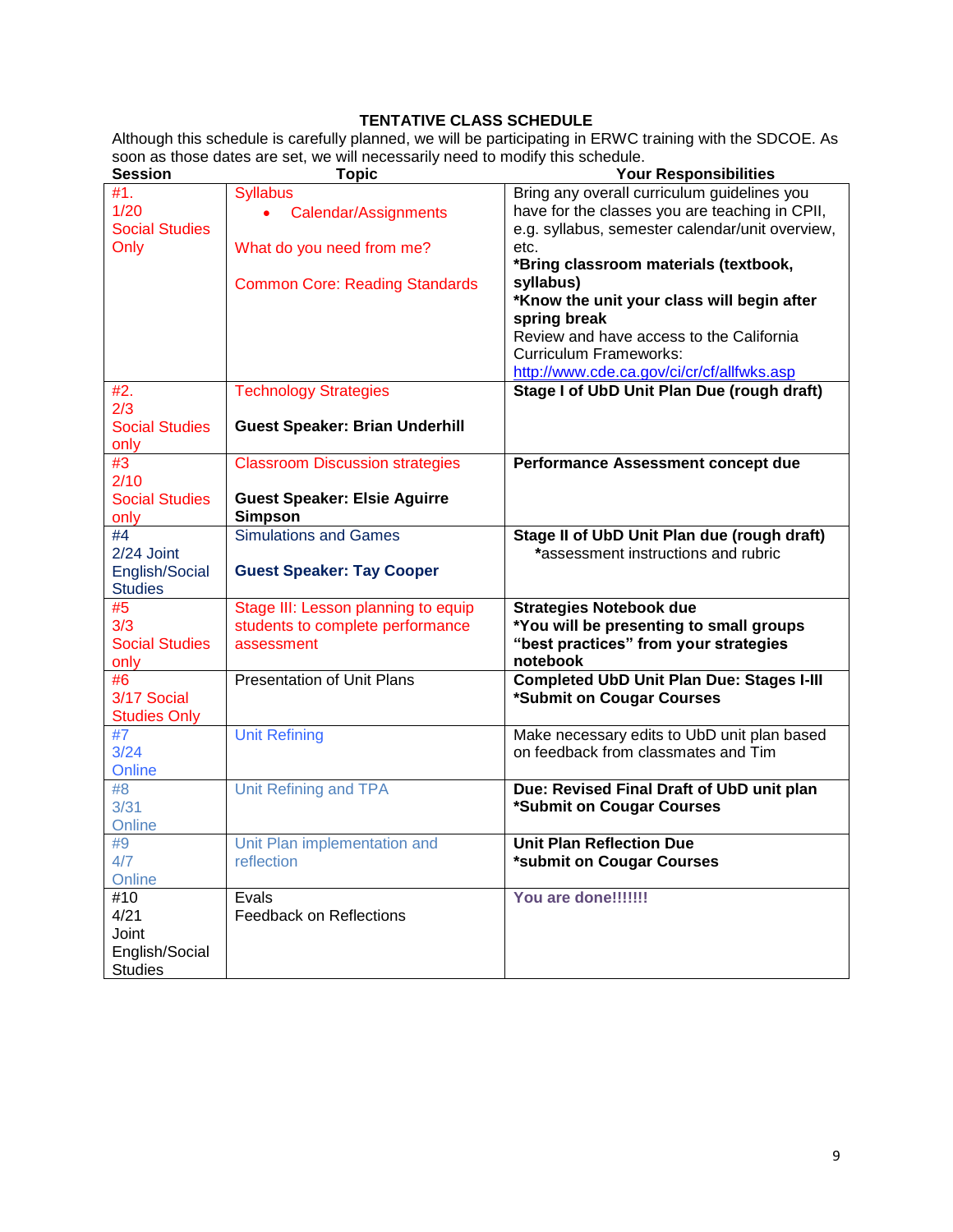## **TEACHING ENGLISH LEARNERS IN CLINICAL PRACTICE II**

#### **Lesson Design, Implementation, and Reflection**

<span id="page-9-1"></span><span id="page-9-0"></span>In this assignment, you will design a content lesson that is based on a Common core standard and CA Content standard and is differentiated for English Learners so as to ensure that your English Learner students have access to the core curriculum. You will also need to include an ELD standard in your lesson plan. You will implement the lesson, videotape it, view the lesson, and reflect upon your teaching. It is not a requirement, but I would suggest that you ask your cooperating teacher to observe you teaching this lesson (or watch the video with you) and use the guide questions in the analysis and reflection to help you reflect on this lesson.

The following information should be included in your write-up.

Design the Lesson

- Information about your whole class, including linguistic background, content and academic language abilities, cultural considerations, and interests. You will likely have some of this information from your student survey.
- Physical, social, and emotional factors that influence the instruction of adolescents and how you use this knowledge to inform your teaching, especially in this particular class.
- Briefly describe the lesson, including content standards, an ELD standard, where the lesson fits into a unit or sequence of instruction, formative and summative assessment. (attach the actual lesson plan as an appendix).
- Describe the adaptations you have made to the lesson to ensure that your English Learners, at their particular levels, can access the curriculum, build academic language skills, and reach the learning goals you have identified for this lesson.
- Describe the assessment based on the content and ELD standards stated

Analyze the lesson after teaching

- Overall, what worked, what did not work, what would you modify the next time you teach the lesson.
- To what extent did the whole class achieve the learning goals?
- Overall, how well did the lesson connect with student backgrounds and interests?
- What will you do for students who did not achieve the learning goals?
- With regard to your English Learners, how well did the lesson work? not work?
- To what extent did the student achieve the content learning goals and the development of English?

Reflect on the lesson

- Given your analysis of this lesson and the student learning, how will you use this information to guide your planning for future lessons?
- What have you learned about the need for making adaptions for English Learners as you plan for differentiated instruction? Cite specific information about the students, your plan for instruction, and the analysis of the lesson to explain your answer.
- What are your professional development goals for continued progress and learning with regard to planning and differentiating instruction for English Learners?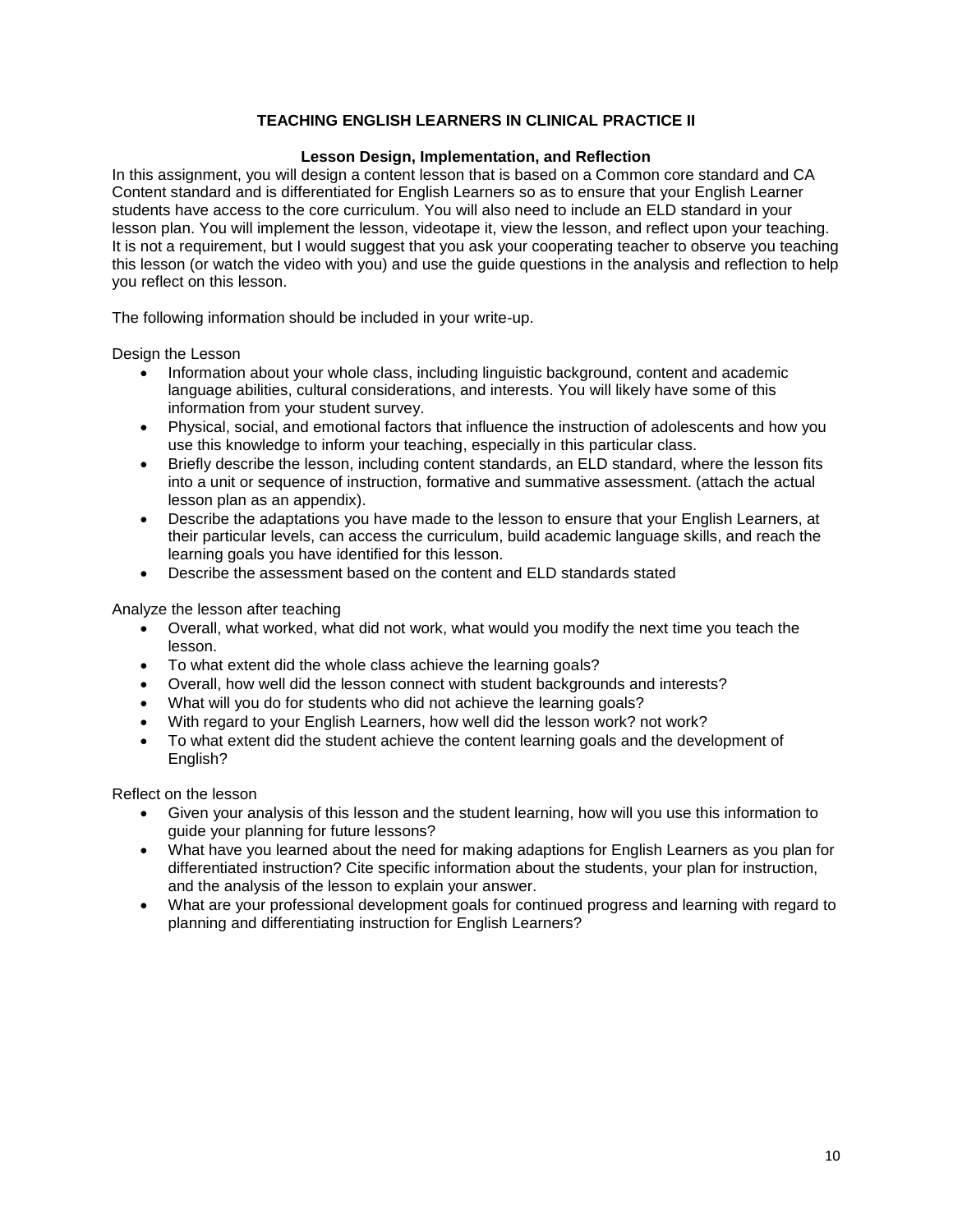## **Rubric Teaching English Learners: Lesson Design, Implementation, and Reflection**

 $\overline{\phantom{0}}$ 

<span id="page-10-0"></span>Name\_\_\_\_\_\_\_\_\_\_\_\_\_\_\_\_\_\_\_\_\_\_\_\_\_\_\_\_\_\_\_\_\_\_\_\_\_\_\_\_\_\_Reviewer\_\_\_\_\_\_\_\_\_\_\_\_\_\_\_\_\_\_\_\_\_\_\_\_\_\_\_\_\_

All assignment criteria and guide questions should be addressed.

| Criteria                                                                                                                                                                                 | Appropriate,<br>relevant,<br>accurate,<br>clear, | Minimal,<br>limited,<br>inconsistent,<br>ambiguous, | Inappropriate,<br>irrelevant,<br>missing,<br>unconnected |
|------------------------------------------------------------------------------------------------------------------------------------------------------------------------------------------|--------------------------------------------------|-----------------------------------------------------|----------------------------------------------------------|
|                                                                                                                                                                                          | connected<br>across the<br>reflection            | weakly<br>connected<br>(2)                          | $(0-1)$                                                  |
|                                                                                                                                                                                          | (3)                                              |                                                     |                                                          |
| Information about your whole class, including linguistic<br>background, content and academic language abilities,<br>cultural considerations, and interests.                              |                                                  |                                                     |                                                          |
| Physical, social, and emotional factors that influence the<br>instruction of adolescents and how you use this knowledge<br>to inform your teaching, especially in this particular class. |                                                  |                                                     |                                                          |
| Description of the lesson, including content standards, an<br>ELD standard, where the lesson fits into a unit or sequence<br>of instruction, formative and summative assessment.         |                                                  |                                                     |                                                          |
| Description of the assessment based on the content and<br>ELD standards stated.                                                                                                          |                                                  |                                                     |                                                          |
| Analysis includes what worked, what did not work, and                                                                                                                                    |                                                  |                                                     |                                                          |
| modifications you would make the next time you teach the                                                                                                                                 |                                                  |                                                     |                                                          |
| lesson.                                                                                                                                                                                  |                                                  |                                                     |                                                          |
| Analysis includes the extent to which the whole class                                                                                                                                    |                                                  |                                                     |                                                          |
| achieved the learning goals.                                                                                                                                                             |                                                  |                                                     |                                                          |
| Analysis includes information regarding how the lesson                                                                                                                                   |                                                  |                                                     |                                                          |
| connected with student backgrounds and interests.                                                                                                                                        |                                                  |                                                     |                                                          |
| Analysis includes what will you do for students who did not                                                                                                                              |                                                  |                                                     |                                                          |
| achieve the learning goals.                                                                                                                                                              |                                                  |                                                     |                                                          |
| Analysis includes the extent to which the lesson worked for                                                                                                                              |                                                  |                                                     |                                                          |
| your English Learners.                                                                                                                                                                   |                                                  |                                                     |                                                          |
| Analysis includes the extent to which your target English                                                                                                                                |                                                  |                                                     |                                                          |
| Learner achieved the content learning goals and                                                                                                                                          |                                                  |                                                     |                                                          |
| progressed in the development of English.                                                                                                                                                |                                                  |                                                     |                                                          |
| Reflection includes how you will use the information from                                                                                                                                |                                                  |                                                     |                                                          |
| this analysis to guide your planning for future lessons.                                                                                                                                 |                                                  |                                                     |                                                          |
| Reflection includes what you have learned about the need                                                                                                                                 |                                                  |                                                     |                                                          |
| for making adaptions for English Learners as you plan for                                                                                                                                |                                                  |                                                     |                                                          |
| differentiated instruction. Specific information about the                                                                                                                               |                                                  |                                                     |                                                          |
| students, plan for instruction, and analysis are cited as<br>evidence and to explain.                                                                                                    |                                                  |                                                     |                                                          |
| Professional development goals for continued progress and                                                                                                                                |                                                  |                                                     |                                                          |
| learning with regard to planning and differentiating                                                                                                                                     |                                                  |                                                     |                                                          |
| instruction for English Learners are included.                                                                                                                                           |                                                  |                                                     |                                                          |

Comments: